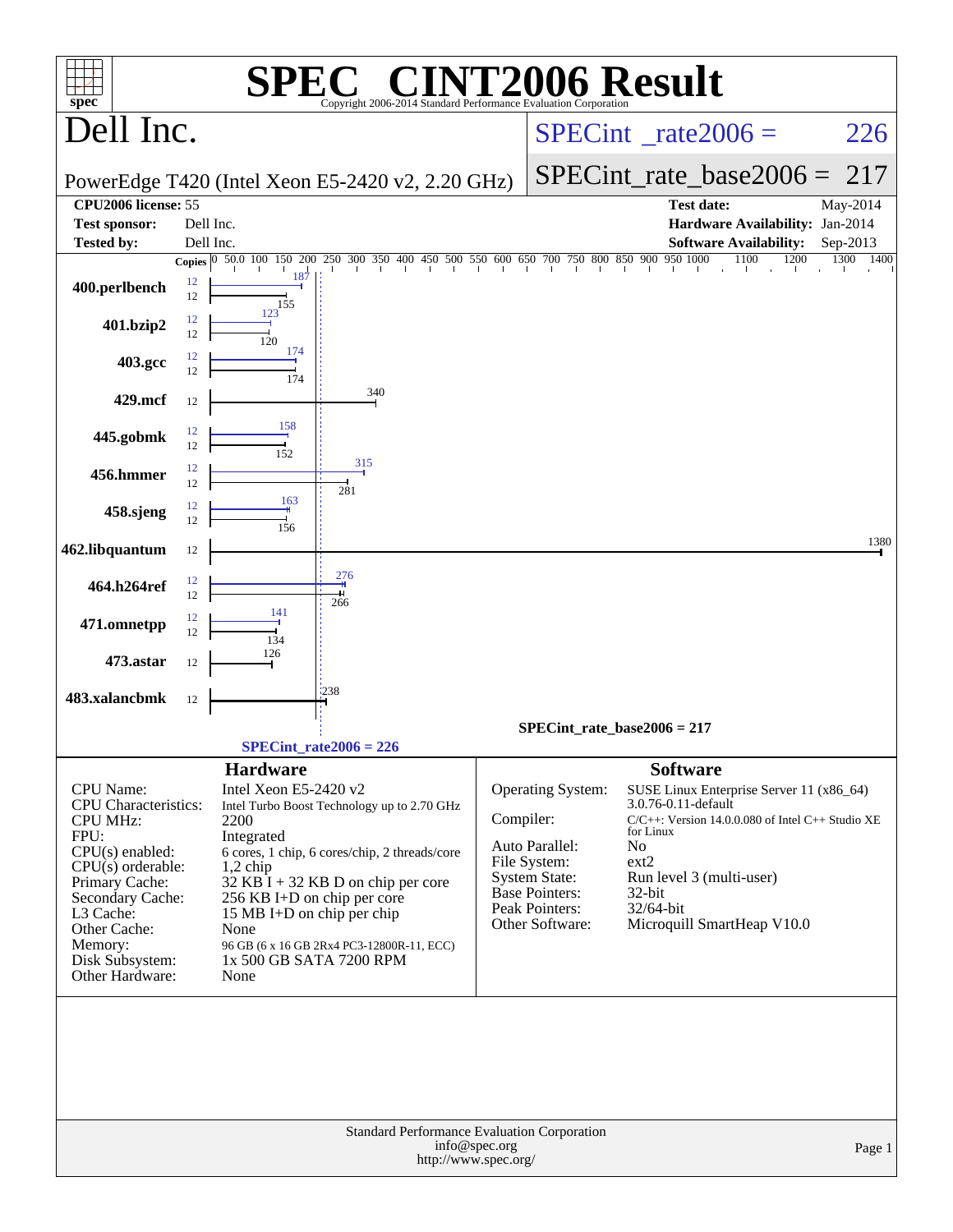

## Dell Inc.

### SPECint rate $2006 = 226$

PowerEdge T420 (Intel Xeon E5-2420 v2, 2.20 GHz)

[SPECint\\_rate\\_base2006 =](http://www.spec.org/auto/cpu2006/Docs/result-fields.html#SPECintratebase2006) 217

**[CPU2006 license:](http://www.spec.org/auto/cpu2006/Docs/result-fields.html#CPU2006license)** 55 **[Test date:](http://www.spec.org/auto/cpu2006/Docs/result-fields.html#Testdate)** May-2014

**[Test sponsor:](http://www.spec.org/auto/cpu2006/Docs/result-fields.html#Testsponsor)** Dell Inc. **[Hardware Availability:](http://www.spec.org/auto/cpu2006/Docs/result-fields.html#HardwareAvailability)** Jan-2014 **[Tested by:](http://www.spec.org/auto/cpu2006/Docs/result-fields.html#Testedby)** Dell Inc. **[Software Availability:](http://www.spec.org/auto/cpu2006/Docs/result-fields.html#SoftwareAvailability)** Sep-2013

#### **[Results Table](http://www.spec.org/auto/cpu2006/Docs/result-fields.html#ResultsTable)**

|                  |               |                |            | <b>Base</b>                                                                                              |            |                |            |               |                |              | <b>Peak</b>    |              |                |              |
|------------------|---------------|----------------|------------|----------------------------------------------------------------------------------------------------------|------------|----------------|------------|---------------|----------------|--------------|----------------|--------------|----------------|--------------|
| <b>Benchmark</b> | <b>Copies</b> | <b>Seconds</b> | Ratio      | <b>Seconds</b>                                                                                           | Ratio      | <b>Seconds</b> | Ratio      | <b>Copies</b> | <b>Seconds</b> | <b>Ratio</b> | <b>Seconds</b> | <b>Ratio</b> | <b>Seconds</b> | <b>Ratio</b> |
| 400.perlbench    | 12            | 755            | 155        | 757                                                                                                      | 155I       | 755            | 155        | 12            | 631            | 186          | 628            | 187          | 628            | 187          |
| 401.bzip2        | 12            | 966            | 120        | 969                                                                                                      | 120        | 963            | 120        | 12            | 942            | 123          | 942            | 123          | 940            | 123          |
| $403.\text{gcc}$ | 12            | 554            | 174        | 553                                                                                                      | 175I       | 554            | 174        | 12            | 552            | 175          | 557            | 173          | 554            | <u>174</u>   |
| $429$ .mcf       | 12            | 322            | 340        | 322                                                                                                      | 340        | 322            | 340        | 12            | 322            | 340          | 322            | 340          | 322            | 340          |
| $445$ .gobmk     | 12            | 828            | <u>152</u> | 815                                                                                                      | 154        | 830            | 152        | 12            | 796            | 158          | 795            | <u>158</u>   | 794            | 158          |
| 456.hmmer        | 12            | 400            | 280        | 398                                                                                                      | 281        | 398            | 281        | 12            | 355            | 315          | 356            | 315          | 355            | 315          |
| $458$ .sjeng     | 12            | 929            | <b>156</b> | 930                                                                                                      | <b>156</b> | 929            | 156        | 12            | 893            | 163          | 927            | 157          | 892            | 163          |
| 462.libquantum   | 12            | 181            | 1380       | 181                                                                                                      | 1370       | 181            | 1380l      | 12            | 181            | 1380         | 181            | 1370         | 181            | 1380         |
| 464.h264ref      | 12            | 997            | 266        | 973                                                                                                      | 273        | 1000           | 266        | 12            | 958            | 277          | 963            | 276          | 983            | 270          |
| 471.omnetpp      | 12            | 560            | 134        | 557                                                                                                      | 135I       | 560            | 134        | 12            | 525            | 143          | 531            | 141          | 531            | 141          |
| 473.astar        | 12            | 666            | 127        | 667                                                                                                      | <b>126</b> | 671            | 126        | 12            | 666            | 127          | 667            | 126          | 671            | 126          |
| 483.xalancbmk    | 12            | 347            | 239        | 349                                                                                                      | 237        | 348            | <b>238</b> | 12            | 347            | 239          | 349            | 237          | 348            | 238          |
|                  |               |                |            | Results appear in the order in which they were run. Bold underlined text indicates a median measurement. |            |                |            |               |                |              |                |              |                |              |

#### **[Submit Notes](http://www.spec.org/auto/cpu2006/Docs/result-fields.html#SubmitNotes)**

 The numactl mechanism was used to bind copies to processors. The config file option 'submit' was used to generate numactl commands to bind each copy to a specific processor. For details, please see the config file.

### **[Operating System Notes](http://www.spec.org/auto/cpu2006/Docs/result-fields.html#OperatingSystemNotes)**

Stack size set to unlimited using "ulimit -s unlimited"

#### **[Platform Notes](http://www.spec.org/auto/cpu2006/Docs/result-fields.html#PlatformNotes)**

Standard Performance Evaluation Corporation Virtualization Technology disabled Execute Disable disabled Logical Processor enabled System Profile set to Performance Sysinfo program /root/cpu2006-1.2/config/sysinfo.rev6818 \$Rev: 6818 \$ \$Date:: 2012-07-17 #\$ e86d102572650a6e4d596a3cee98f191 running on t420-cpu2006 Tue May 27 15:45:52 2014 This section contains SUT (System Under Test) info as seen by some common utilities. To remove or add to this section, see: <http://www.spec.org/cpu2006/Docs/config.html#sysinfo> From /proc/cpuinfo model name : Intel(R) Xeon(R) CPU E5-2420 v2 @ 2.20GHz 1 "physical id"s (chips) 12 "processors" cores, siblings (Caution: counting these is hw and system dependent. The Continued on next page

> [info@spec.org](mailto:info@spec.org) <http://www.spec.org/>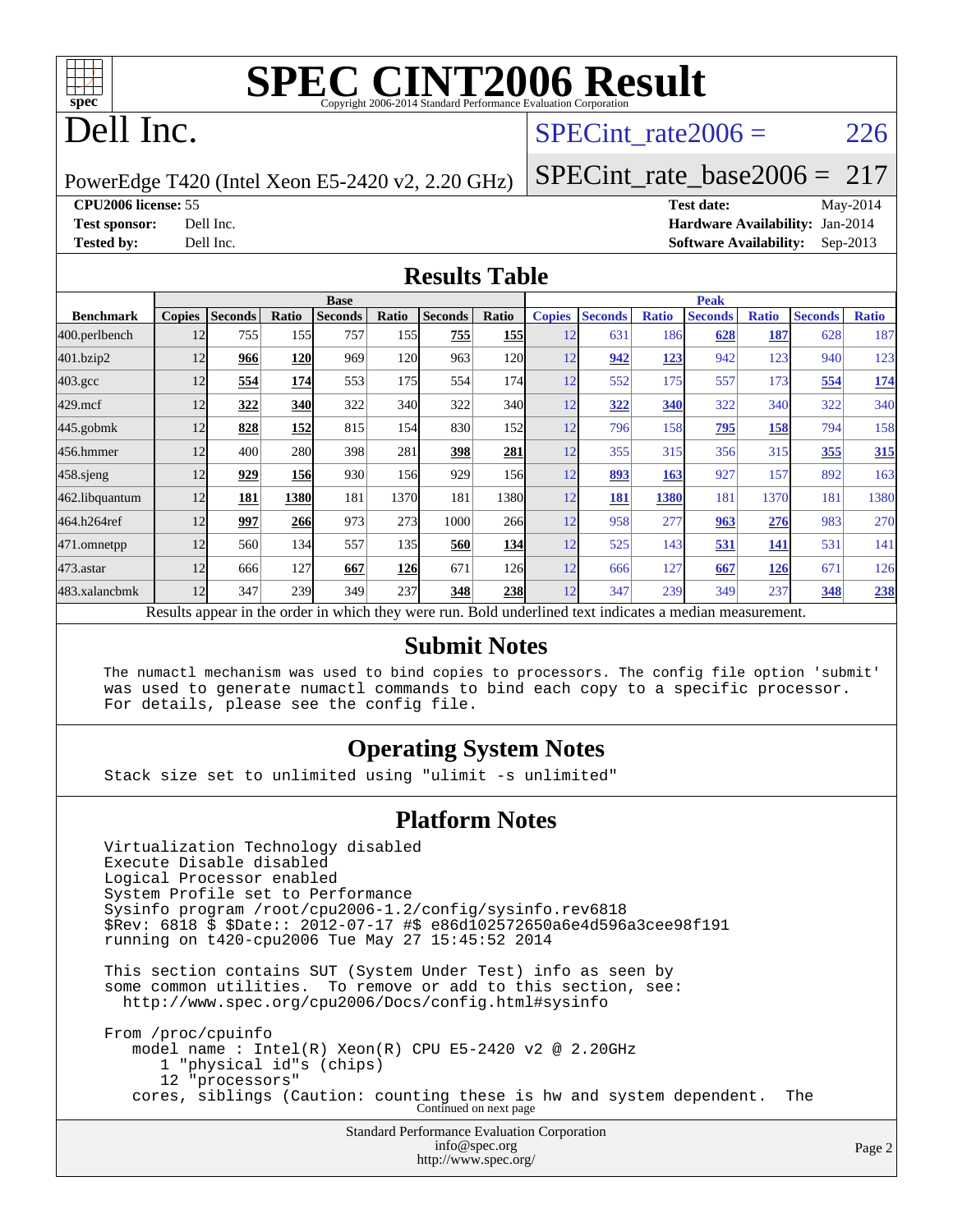

#### **[SPEC CINT2006 Result](http://www.spec.org/auto/cpu2006/Docs/result-fields.html#SPECCINT2006Result)** Copyright 2006-2014 Standard Performance Evaluation C

## Dell Inc.

SPECint rate $2006 = 226$ 

PowerEdge T420 (Intel Xeon E5-2420 v2, 2.20 GHz)

**[Tested by:](http://www.spec.org/auto/cpu2006/Docs/result-fields.html#Testedby)** Dell Inc. **[Software Availability:](http://www.spec.org/auto/cpu2006/Docs/result-fields.html#SoftwareAvailability)** Sep-2013

[SPECint\\_rate\\_base2006 =](http://www.spec.org/auto/cpu2006/Docs/result-fields.html#SPECintratebase2006) 217 **[CPU2006 license:](http://www.spec.org/auto/cpu2006/Docs/result-fields.html#CPU2006license)** 55 **[Test date:](http://www.spec.org/auto/cpu2006/Docs/result-fields.html#Testdate)** May-2014 **[Test sponsor:](http://www.spec.org/auto/cpu2006/Docs/result-fields.html#Testsponsor)** Dell Inc. **[Hardware Availability:](http://www.spec.org/auto/cpu2006/Docs/result-fields.html#HardwareAvailability)** Jan-2014

#### **[Platform Notes \(Continued\)](http://www.spec.org/auto/cpu2006/Docs/result-fields.html#PlatformNotes)**

 following excerpts from /proc/cpuinfo might not be reliable. Use with caution.) cpu cores : 6 siblings : 12 physical 0: cores 0 1 2 3 4 5 cache size : 15360 KB From /proc/meminfo MemTotal: 99156536 kB HugePages\_Total: 0<br>Hugepagesize: 2048 kB Hugepagesize: /usr/bin/lsb\_release -d SUSE Linux Enterprise Server 11 (x86\_64) From /etc/\*release\* /etc/\*version\* SuSE-release: SUSE Linux Enterprise Server 11 (x86\_64) VERSION = 11 PATCHLEVEL = 3 uname -a: Linux t420-cpu2006 3.0.76-0.11-default #1 SMP Fri Jun 14 08:21:43 UTC 2013 (ccab990) x86\_64 x86\_64 x86\_64 GNU/Linux run-level 3 May 27 12:14 last=S SPEC is set to: /root/cpu2006-1.2<br>Filesystem Type Size Use Filesystem Type Size Used Avail Use% Mounted on /dev/sda2 ext2 222G 7.8G 213G 4% / Additional information from dmidecode: BIOS Dell Inc. 2.0.22 11/19/2013 Memory: 3x 00CE00B300CE M393B2G70BH0-CK0 16 GB 1600 MHz 3x 00CE04B300CE M393B2G70BH0-YK0 16 GB 1600 MHz (End of data from sysinfo program)

#### **[General Notes](http://www.spec.org/auto/cpu2006/Docs/result-fields.html#GeneralNotes)**

Environment variables set by runspec before the start of the run: LD\_LIBRARY\_PATH = "/root/cpu2006-1.2/libs/32:/root/cpu2006-1.2/libs/64:/root/cpu2006-1.2/sh" Binaries compiled on a system with 1x Core i7-860 CPU + 8GB memory using RedHat EL 6.4 Transparent Huge Pages enabled with: echo always > /sys/kernel/mm/transparent\_hugepage/enabled Filesystem page cache cleared with:<br>echo 1> /proc/sys/vm/drop cac /proc/sys/vm/drop\_caches runspec command invoked through numactl i.e.:

> Standard Performance Evaluation Corporation [info@spec.org](mailto:info@spec.org) Continued on next page

```
http://www.spec.org/
```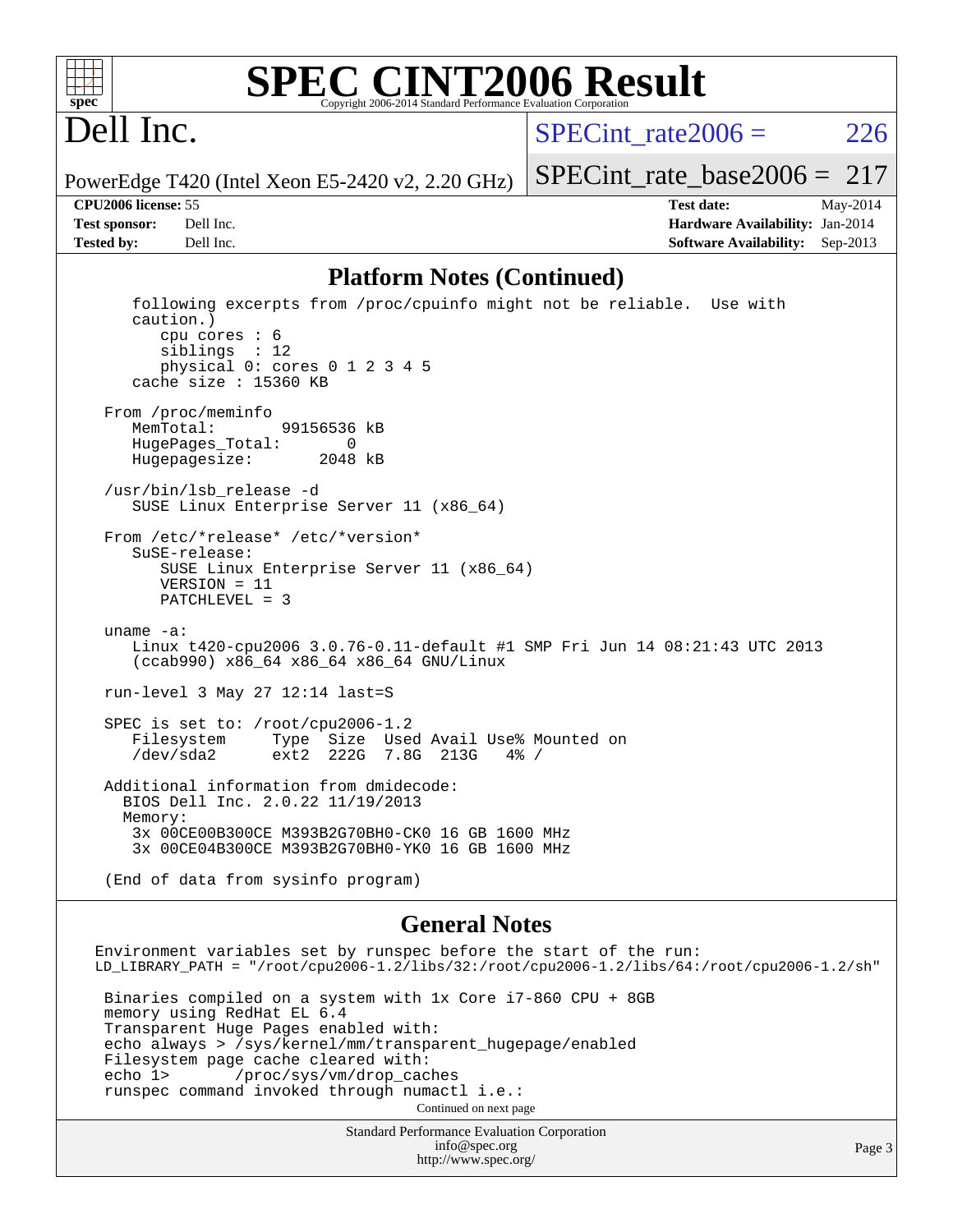

## Dell Inc.

SPECint rate $2006 = 226$ 

PowerEdge T420 (Intel Xeon E5-2420 v2, 2.20 GHz)

#### **[CPU2006 license:](http://www.spec.org/auto/cpu2006/Docs/result-fields.html#CPU2006license)** 55 **[Test date:](http://www.spec.org/auto/cpu2006/Docs/result-fields.html#Testdate)** May-2014

[SPECint\\_rate\\_base2006 =](http://www.spec.org/auto/cpu2006/Docs/result-fields.html#SPECintratebase2006) 217

**[Test sponsor:](http://www.spec.org/auto/cpu2006/Docs/result-fields.html#Testsponsor)** Dell Inc. **[Hardware Availability:](http://www.spec.org/auto/cpu2006/Docs/result-fields.html#HardwareAvailability)** Jan-2014 **[Tested by:](http://www.spec.org/auto/cpu2006/Docs/result-fields.html#Testedby)** Dell Inc. **[Software Availability:](http://www.spec.org/auto/cpu2006/Docs/result-fields.html#SoftwareAvailability)** Sep-2013

#### **[General Notes \(Continued\)](http://www.spec.org/auto/cpu2006/Docs/result-fields.html#GeneralNotes)**

numactl --interleave=all runspec <etc>

## **[Base Compiler Invocation](http://www.spec.org/auto/cpu2006/Docs/result-fields.html#BaseCompilerInvocation)**

[C benchmarks](http://www.spec.org/auto/cpu2006/Docs/result-fields.html#Cbenchmarks): [icc -m32](http://www.spec.org/cpu2006/results/res2014q3/cpu2006-20140616-29919.flags.html#user_CCbase_intel_icc_5ff4a39e364c98233615fdd38438c6f2)

[C++ benchmarks:](http://www.spec.org/auto/cpu2006/Docs/result-fields.html#CXXbenchmarks) [icpc -m32](http://www.spec.org/cpu2006/results/res2014q3/cpu2006-20140616-29919.flags.html#user_CXXbase_intel_icpc_4e5a5ef1a53fd332b3c49e69c3330699)

**[Base Portability Flags](http://www.spec.org/auto/cpu2006/Docs/result-fields.html#BasePortabilityFlags)**

 400.perlbench: [-DSPEC\\_CPU\\_LINUX\\_IA32](http://www.spec.org/cpu2006/results/res2014q3/cpu2006-20140616-29919.flags.html#b400.perlbench_baseCPORTABILITY_DSPEC_CPU_LINUX_IA32) 462.libquantum: [-DSPEC\\_CPU\\_LINUX](http://www.spec.org/cpu2006/results/res2014q3/cpu2006-20140616-29919.flags.html#b462.libquantum_baseCPORTABILITY_DSPEC_CPU_LINUX) 483.xalancbmk: [-DSPEC\\_CPU\\_LINUX](http://www.spec.org/cpu2006/results/res2014q3/cpu2006-20140616-29919.flags.html#b483.xalancbmk_baseCXXPORTABILITY_DSPEC_CPU_LINUX)

## **[Base Optimization Flags](http://www.spec.org/auto/cpu2006/Docs/result-fields.html#BaseOptimizationFlags)**

[C benchmarks](http://www.spec.org/auto/cpu2006/Docs/result-fields.html#Cbenchmarks):

[-xSSE4.2](http://www.spec.org/cpu2006/results/res2014q3/cpu2006-20140616-29919.flags.html#user_CCbase_f-xSSE42_f91528193cf0b216347adb8b939d4107) [-ipo](http://www.spec.org/cpu2006/results/res2014q3/cpu2006-20140616-29919.flags.html#user_CCbase_f-ipo) [-O3](http://www.spec.org/cpu2006/results/res2014q3/cpu2006-20140616-29919.flags.html#user_CCbase_f-O3) [-no-prec-div](http://www.spec.org/cpu2006/results/res2014q3/cpu2006-20140616-29919.flags.html#user_CCbase_f-no-prec-div) [-opt-prefetch](http://www.spec.org/cpu2006/results/res2014q3/cpu2006-20140616-29919.flags.html#user_CCbase_f-opt-prefetch) [-opt-mem-layout-trans=3](http://www.spec.org/cpu2006/results/res2014q3/cpu2006-20140616-29919.flags.html#user_CCbase_f-opt-mem-layout-trans_a7b82ad4bd7abf52556d4961a2ae94d5)

[C++ benchmarks:](http://www.spec.org/auto/cpu2006/Docs/result-fields.html#CXXbenchmarks)

[-xSSE4.2](http://www.spec.org/cpu2006/results/res2014q3/cpu2006-20140616-29919.flags.html#user_CXXbase_f-xSSE42_f91528193cf0b216347adb8b939d4107) [-ipo](http://www.spec.org/cpu2006/results/res2014q3/cpu2006-20140616-29919.flags.html#user_CXXbase_f-ipo) [-O3](http://www.spec.org/cpu2006/results/res2014q3/cpu2006-20140616-29919.flags.html#user_CXXbase_f-O3) [-no-prec-div](http://www.spec.org/cpu2006/results/res2014q3/cpu2006-20140616-29919.flags.html#user_CXXbase_f-no-prec-div) [-opt-prefetch](http://www.spec.org/cpu2006/results/res2014q3/cpu2006-20140616-29919.flags.html#user_CXXbase_f-opt-prefetch) [-opt-mem-layout-trans=3](http://www.spec.org/cpu2006/results/res2014q3/cpu2006-20140616-29919.flags.html#user_CXXbase_f-opt-mem-layout-trans_a7b82ad4bd7abf52556d4961a2ae94d5) [-Wl,-z,muldefs](http://www.spec.org/cpu2006/results/res2014q3/cpu2006-20140616-29919.flags.html#user_CXXbase_link_force_multiple1_74079c344b956b9658436fd1b6dd3a8a) [-L/sh -lsmartheap](http://www.spec.org/cpu2006/results/res2014q3/cpu2006-20140616-29919.flags.html#user_CXXbase_SmartHeap_32f6c82aa1ed9c52345d30cf6e4a0499)

## **[Base Other Flags](http://www.spec.org/auto/cpu2006/Docs/result-fields.html#BaseOtherFlags)**

[C benchmarks](http://www.spec.org/auto/cpu2006/Docs/result-fields.html#Cbenchmarks):

403.gcc: [-Dalloca=\\_alloca](http://www.spec.org/cpu2006/results/res2014q3/cpu2006-20140616-29919.flags.html#b403.gcc_baseEXTRA_CFLAGS_Dalloca_be3056838c12de2578596ca5467af7f3)

### **[Peak Compiler Invocation](http://www.spec.org/auto/cpu2006/Docs/result-fields.html#PeakCompilerInvocation)**

[C benchmarks \(except as noted below\)](http://www.spec.org/auto/cpu2006/Docs/result-fields.html#Cbenchmarksexceptasnotedbelow):

[icc -m32](http://www.spec.org/cpu2006/results/res2014q3/cpu2006-20140616-29919.flags.html#user_CCpeak_intel_icc_5ff4a39e364c98233615fdd38438c6f2)

400.perlbench: [icc -m64](http://www.spec.org/cpu2006/results/res2014q3/cpu2006-20140616-29919.flags.html#user_peakCCLD400_perlbench_intel_icc_64bit_bda6cc9af1fdbb0edc3795bac97ada53)

401.bzip2: [icc -m64](http://www.spec.org/cpu2006/results/res2014q3/cpu2006-20140616-29919.flags.html#user_peakCCLD401_bzip2_intel_icc_64bit_bda6cc9af1fdbb0edc3795bac97ada53)

456.hmmer: [icc -m64](http://www.spec.org/cpu2006/results/res2014q3/cpu2006-20140616-29919.flags.html#user_peakCCLD456_hmmer_intel_icc_64bit_bda6cc9af1fdbb0edc3795bac97ada53)

Continued on next page

Standard Performance Evaluation Corporation [info@spec.org](mailto:info@spec.org) <http://www.spec.org/>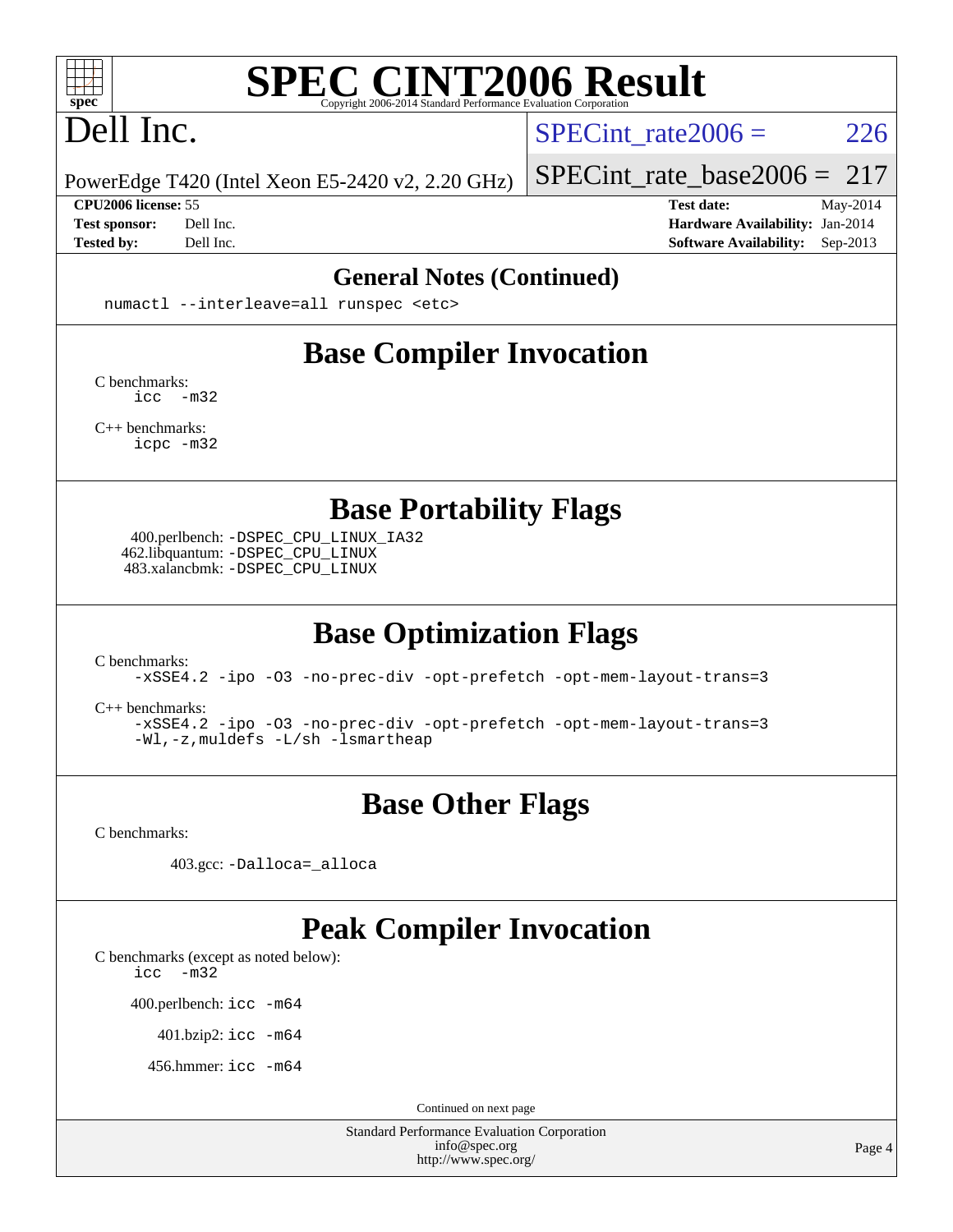

## Dell Inc.

SPECint rate $2006 = 226$ 

PowerEdge T420 (Intel Xeon E5-2420 v2, 2.20 GHz)

**[Tested by:](http://www.spec.org/auto/cpu2006/Docs/result-fields.html#Testedby)** Dell Inc. **[Software Availability:](http://www.spec.org/auto/cpu2006/Docs/result-fields.html#SoftwareAvailability)** Sep-2013

[SPECint\\_rate\\_base2006 =](http://www.spec.org/auto/cpu2006/Docs/result-fields.html#SPECintratebase2006) 217 **[CPU2006 license:](http://www.spec.org/auto/cpu2006/Docs/result-fields.html#CPU2006license)** 55 **[Test date:](http://www.spec.org/auto/cpu2006/Docs/result-fields.html#Testdate)** May-2014 **[Test sponsor:](http://www.spec.org/auto/cpu2006/Docs/result-fields.html#Testsponsor)** Dell Inc. **[Hardware Availability:](http://www.spec.org/auto/cpu2006/Docs/result-fields.html#HardwareAvailability)** Jan-2014

## **[Peak Compiler Invocation \(Continued\)](http://www.spec.org/auto/cpu2006/Docs/result-fields.html#PeakCompilerInvocation)**

458.sjeng: [icc -m64](http://www.spec.org/cpu2006/results/res2014q3/cpu2006-20140616-29919.flags.html#user_peakCCLD458_sjeng_intel_icc_64bit_bda6cc9af1fdbb0edc3795bac97ada53)

[C++ benchmarks:](http://www.spec.org/auto/cpu2006/Docs/result-fields.html#CXXbenchmarks)

[icpc -m32](http://www.spec.org/cpu2006/results/res2014q3/cpu2006-20140616-29919.flags.html#user_CXXpeak_intel_icpc_4e5a5ef1a53fd332b3c49e69c3330699)

**[Peak Portability Flags](http://www.spec.org/auto/cpu2006/Docs/result-fields.html#PeakPortabilityFlags)**

 400.perlbench: [-DSPEC\\_CPU\\_LP64](http://www.spec.org/cpu2006/results/res2014q3/cpu2006-20140616-29919.flags.html#b400.perlbench_peakCPORTABILITY_DSPEC_CPU_LP64) [-DSPEC\\_CPU\\_LINUX\\_X64](http://www.spec.org/cpu2006/results/res2014q3/cpu2006-20140616-29919.flags.html#b400.perlbench_peakCPORTABILITY_DSPEC_CPU_LINUX_X64) 401.bzip2: [-DSPEC\\_CPU\\_LP64](http://www.spec.org/cpu2006/results/res2014q3/cpu2006-20140616-29919.flags.html#suite_peakCPORTABILITY401_bzip2_DSPEC_CPU_LP64) 456.hmmer: [-DSPEC\\_CPU\\_LP64](http://www.spec.org/cpu2006/results/res2014q3/cpu2006-20140616-29919.flags.html#suite_peakCPORTABILITY456_hmmer_DSPEC_CPU_LP64) 458.sjeng: [-DSPEC\\_CPU\\_LP64](http://www.spec.org/cpu2006/results/res2014q3/cpu2006-20140616-29919.flags.html#suite_peakCPORTABILITY458_sjeng_DSPEC_CPU_LP64) 462.libquantum: [-DSPEC\\_CPU\\_LINUX](http://www.spec.org/cpu2006/results/res2014q3/cpu2006-20140616-29919.flags.html#b462.libquantum_peakCPORTABILITY_DSPEC_CPU_LINUX) 483.xalancbmk: [-DSPEC\\_CPU\\_LINUX](http://www.spec.org/cpu2006/results/res2014q3/cpu2006-20140616-29919.flags.html#b483.xalancbmk_peakCXXPORTABILITY_DSPEC_CPU_LINUX)

## **[Peak Optimization Flags](http://www.spec.org/auto/cpu2006/Docs/result-fields.html#PeakOptimizationFlags)**

[C benchmarks](http://www.spec.org/auto/cpu2006/Docs/result-fields.html#Cbenchmarks):

 400.perlbench: [-xSSE4.2](http://www.spec.org/cpu2006/results/res2014q3/cpu2006-20140616-29919.flags.html#user_peakPASS2_CFLAGSPASS2_LDCFLAGS400_perlbench_f-xSSE42_f91528193cf0b216347adb8b939d4107)(pass 2) [-prof-gen](http://www.spec.org/cpu2006/results/res2014q3/cpu2006-20140616-29919.flags.html#user_peakPASS1_CFLAGSPASS1_LDCFLAGS400_perlbench_prof_gen_e43856698f6ca7b7e442dfd80e94a8fc)(pass 1) [-ipo](http://www.spec.org/cpu2006/results/res2014q3/cpu2006-20140616-29919.flags.html#user_peakPASS2_CFLAGSPASS2_LDCFLAGS400_perlbench_f-ipo)(pass 2) [-O3](http://www.spec.org/cpu2006/results/res2014q3/cpu2006-20140616-29919.flags.html#user_peakPASS2_CFLAGSPASS2_LDCFLAGS400_perlbench_f-O3)(pass 2) [-no-prec-div](http://www.spec.org/cpu2006/results/res2014q3/cpu2006-20140616-29919.flags.html#user_peakPASS2_CFLAGSPASS2_LDCFLAGS400_perlbench_f-no-prec-div)(pass 2) [-prof-use](http://www.spec.org/cpu2006/results/res2014q3/cpu2006-20140616-29919.flags.html#user_peakPASS2_CFLAGSPASS2_LDCFLAGS400_perlbench_prof_use_bccf7792157ff70d64e32fe3e1250b55)(pass 2) [-auto-ilp32](http://www.spec.org/cpu2006/results/res2014q3/cpu2006-20140616-29919.flags.html#user_peakCOPTIMIZE400_perlbench_f-auto-ilp32) 401.bzip2: [-xSSE4.2](http://www.spec.org/cpu2006/results/res2014q3/cpu2006-20140616-29919.flags.html#user_peakPASS2_CFLAGSPASS2_LDCFLAGS401_bzip2_f-xSSE42_f91528193cf0b216347adb8b939d4107)(pass 2) [-prof-gen](http://www.spec.org/cpu2006/results/res2014q3/cpu2006-20140616-29919.flags.html#user_peakPASS1_CFLAGSPASS1_LDCFLAGS401_bzip2_prof_gen_e43856698f6ca7b7e442dfd80e94a8fc)(pass 1) [-ipo](http://www.spec.org/cpu2006/results/res2014q3/cpu2006-20140616-29919.flags.html#user_peakPASS2_CFLAGSPASS2_LDCFLAGS401_bzip2_f-ipo)(pass 2) [-O3](http://www.spec.org/cpu2006/results/res2014q3/cpu2006-20140616-29919.flags.html#user_peakPASS2_CFLAGSPASS2_LDCFLAGS401_bzip2_f-O3)(pass 2) [-no-prec-div](http://www.spec.org/cpu2006/results/res2014q3/cpu2006-20140616-29919.flags.html#user_peakPASS2_CFLAGSPASS2_LDCFLAGS401_bzip2_f-no-prec-div)(pass 2) [-prof-use](http://www.spec.org/cpu2006/results/res2014q3/cpu2006-20140616-29919.flags.html#user_peakPASS2_CFLAGSPASS2_LDCFLAGS401_bzip2_prof_use_bccf7792157ff70d64e32fe3e1250b55)(pass 2) [-opt-prefetch](http://www.spec.org/cpu2006/results/res2014q3/cpu2006-20140616-29919.flags.html#user_peakCOPTIMIZE401_bzip2_f-opt-prefetch) [-auto-ilp32](http://www.spec.org/cpu2006/results/res2014q3/cpu2006-20140616-29919.flags.html#user_peakCOPTIMIZE401_bzip2_f-auto-ilp32) [-ansi-alias](http://www.spec.org/cpu2006/results/res2014q3/cpu2006-20140616-29919.flags.html#user_peakCOPTIMIZE401_bzip2_f-ansi-alias) 403.gcc: [-xSSE4.2](http://www.spec.org/cpu2006/results/res2014q3/cpu2006-20140616-29919.flags.html#user_peakCOPTIMIZE403_gcc_f-xSSE42_f91528193cf0b216347adb8b939d4107) [-ipo](http://www.spec.org/cpu2006/results/res2014q3/cpu2006-20140616-29919.flags.html#user_peakCOPTIMIZE403_gcc_f-ipo) [-O3](http://www.spec.org/cpu2006/results/res2014q3/cpu2006-20140616-29919.flags.html#user_peakCOPTIMIZE403_gcc_f-O3) [-no-prec-div](http://www.spec.org/cpu2006/results/res2014q3/cpu2006-20140616-29919.flags.html#user_peakCOPTIMIZE403_gcc_f-no-prec-div)  $429$ .mcf: basepeak = yes 445.gobmk: [-xSSE4.2](http://www.spec.org/cpu2006/results/res2014q3/cpu2006-20140616-29919.flags.html#user_peakPASS2_CFLAGSPASS2_LDCFLAGS445_gobmk_f-xSSE42_f91528193cf0b216347adb8b939d4107)(pass 2) [-prof-gen](http://www.spec.org/cpu2006/results/res2014q3/cpu2006-20140616-29919.flags.html#user_peakPASS1_CFLAGSPASS1_LDCFLAGS445_gobmk_prof_gen_e43856698f6ca7b7e442dfd80e94a8fc)(pass 1) [-prof-use](http://www.spec.org/cpu2006/results/res2014q3/cpu2006-20140616-29919.flags.html#user_peakPASS2_CFLAGSPASS2_LDCFLAGS445_gobmk_prof_use_bccf7792157ff70d64e32fe3e1250b55)(pass 2) [-ansi-alias](http://www.spec.org/cpu2006/results/res2014q3/cpu2006-20140616-29919.flags.html#user_peakCOPTIMIZE445_gobmk_f-ansi-alias) [-opt-mem-layout-trans=3](http://www.spec.org/cpu2006/results/res2014q3/cpu2006-20140616-29919.flags.html#user_peakCOPTIMIZE445_gobmk_f-opt-mem-layout-trans_a7b82ad4bd7abf52556d4961a2ae94d5) 456.hmmer: [-xSSE4.2](http://www.spec.org/cpu2006/results/res2014q3/cpu2006-20140616-29919.flags.html#user_peakCOPTIMIZE456_hmmer_f-xSSE42_f91528193cf0b216347adb8b939d4107) [-ipo](http://www.spec.org/cpu2006/results/res2014q3/cpu2006-20140616-29919.flags.html#user_peakCOPTIMIZE456_hmmer_f-ipo) [-O3](http://www.spec.org/cpu2006/results/res2014q3/cpu2006-20140616-29919.flags.html#user_peakCOPTIMIZE456_hmmer_f-O3) [-no-prec-div](http://www.spec.org/cpu2006/results/res2014q3/cpu2006-20140616-29919.flags.html#user_peakCOPTIMIZE456_hmmer_f-no-prec-div) [-unroll2](http://www.spec.org/cpu2006/results/res2014q3/cpu2006-20140616-29919.flags.html#user_peakCOPTIMIZE456_hmmer_f-unroll_784dae83bebfb236979b41d2422d7ec2) [-auto-ilp32](http://www.spec.org/cpu2006/results/res2014q3/cpu2006-20140616-29919.flags.html#user_peakCOPTIMIZE456_hmmer_f-auto-ilp32) 458.sjeng: [-xSSE4.2](http://www.spec.org/cpu2006/results/res2014q3/cpu2006-20140616-29919.flags.html#user_peakPASS2_CFLAGSPASS2_LDCFLAGS458_sjeng_f-xSSE42_f91528193cf0b216347adb8b939d4107)(pass 2) [-prof-gen](http://www.spec.org/cpu2006/results/res2014q3/cpu2006-20140616-29919.flags.html#user_peakPASS1_CFLAGSPASS1_LDCFLAGS458_sjeng_prof_gen_e43856698f6ca7b7e442dfd80e94a8fc)(pass 1) [-ipo](http://www.spec.org/cpu2006/results/res2014q3/cpu2006-20140616-29919.flags.html#user_peakPASS2_CFLAGSPASS2_LDCFLAGS458_sjeng_f-ipo)(pass 2) [-O3](http://www.spec.org/cpu2006/results/res2014q3/cpu2006-20140616-29919.flags.html#user_peakPASS2_CFLAGSPASS2_LDCFLAGS458_sjeng_f-O3)(pass 2) [-no-prec-div](http://www.spec.org/cpu2006/results/res2014q3/cpu2006-20140616-29919.flags.html#user_peakPASS2_CFLAGSPASS2_LDCFLAGS458_sjeng_f-no-prec-div)(pass 2) [-prof-use](http://www.spec.org/cpu2006/results/res2014q3/cpu2006-20140616-29919.flags.html#user_peakPASS2_CFLAGSPASS2_LDCFLAGS458_sjeng_prof_use_bccf7792157ff70d64e32fe3e1250b55)(pass 2) [-unroll4](http://www.spec.org/cpu2006/results/res2014q3/cpu2006-20140616-29919.flags.html#user_peakCOPTIMIZE458_sjeng_f-unroll_4e5e4ed65b7fd20bdcd365bec371b81f) [-auto-ilp32](http://www.spec.org/cpu2006/results/res2014q3/cpu2006-20140616-29919.flags.html#user_peakCOPTIMIZE458_sjeng_f-auto-ilp32)  $462$ .libquantum: basepeak = yes 464.h264ref: [-xSSE4.2](http://www.spec.org/cpu2006/results/res2014q3/cpu2006-20140616-29919.flags.html#user_peakPASS2_CFLAGSPASS2_LDCFLAGS464_h264ref_f-xSSE42_f91528193cf0b216347adb8b939d4107)(pass 2) [-prof-gen](http://www.spec.org/cpu2006/results/res2014q3/cpu2006-20140616-29919.flags.html#user_peakPASS1_CFLAGSPASS1_LDCFLAGS464_h264ref_prof_gen_e43856698f6ca7b7e442dfd80e94a8fc)(pass 1) [-ipo](http://www.spec.org/cpu2006/results/res2014q3/cpu2006-20140616-29919.flags.html#user_peakPASS2_CFLAGSPASS2_LDCFLAGS464_h264ref_f-ipo)(pass 2) [-O3](http://www.spec.org/cpu2006/results/res2014q3/cpu2006-20140616-29919.flags.html#user_peakPASS2_CFLAGSPASS2_LDCFLAGS464_h264ref_f-O3)(pass 2) [-no-prec-div](http://www.spec.org/cpu2006/results/res2014q3/cpu2006-20140616-29919.flags.html#user_peakPASS2_CFLAGSPASS2_LDCFLAGS464_h264ref_f-no-prec-div)(pass 2) [-prof-use](http://www.spec.org/cpu2006/results/res2014q3/cpu2006-20140616-29919.flags.html#user_peakPASS2_CFLAGSPASS2_LDCFLAGS464_h264ref_prof_use_bccf7792157ff70d64e32fe3e1250b55)(pass 2) [-unroll2](http://www.spec.org/cpu2006/results/res2014q3/cpu2006-20140616-29919.flags.html#user_peakCOPTIMIZE464_h264ref_f-unroll_784dae83bebfb236979b41d2422d7ec2) [-ansi-alias](http://www.spec.org/cpu2006/results/res2014q3/cpu2006-20140616-29919.flags.html#user_peakCOPTIMIZE464_h264ref_f-ansi-alias)

Continued on next page

Standard Performance Evaluation Corporation [info@spec.org](mailto:info@spec.org) <http://www.spec.org/>